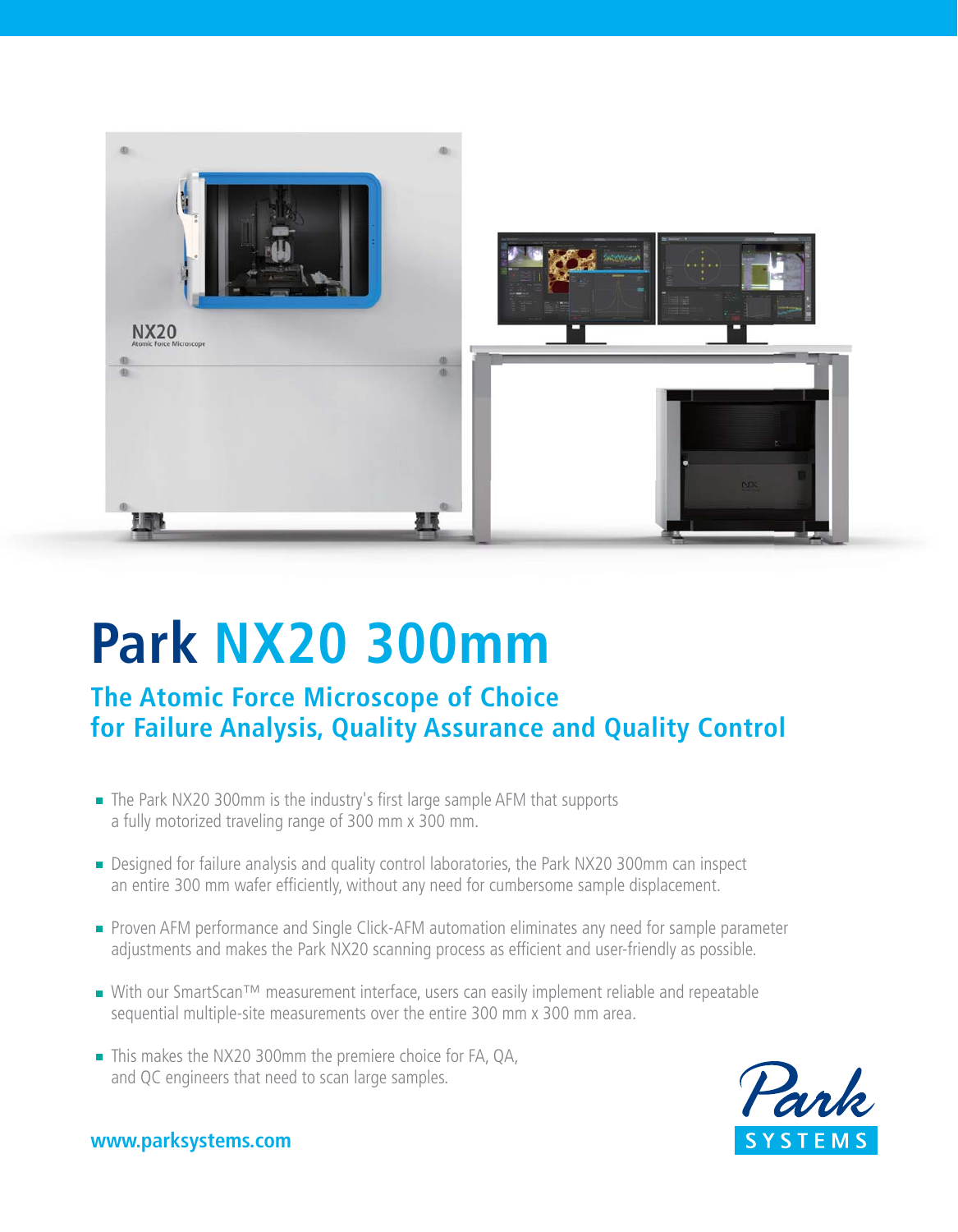## **Specifically Built for Large Sample Wafer Inspection**

The NX20 300mm was designed from the ground up to allow for optimal measurements of large samples. The entire 300 mm wafer area can be analyzed for low-noise AFM measurements. This opens up a whole new scope of measurement automation, allowing engineers to work faster, more simply, and with greater precision.

## **Proven NX20 Performance with a 300 mm Sample Stage**

The NX20 is already the best choice for FA, QA, and QC engineers that need its unparalleled ease of use and automation without compromising on accuracy. With its enlarged platform that supports a 300 mm motorized XY stage, the NX20 300mm takes this a step further, allowing users to inspect larger samples easily and with extremely high accuracy.



#### **Flexible 300 mm Sample Chuck**

The Park NX20 300 mm's vacuum chuck supports a wide range of wafer sizes, shapes, and types allowing users to accurately scan practically any sample.

## **Park SmartScan™ Makes Accurate Measurement Simple**

SmartScan™ allows users to take automated sequential site measurements, compare surface morphologies, height, surface roughness from site-to-site and sample-to-sample using grid (a) and wafer (b) based modes. This can greatly improve user-convenience and productivity when scanning large samples.

The Park NX20 is equipped with our SmartScan Operating Software, making it one of the easiest to use AFMs on the market. With an intuitive but extremely powerful interface, even untrained users can quickly scan a large sample without supervision. This lets senior engineers focus their experience on solving bigger problems and developing better solutions.



### **Scan with the click of a button**

Park SmartScan automatically generates expert quality 3D images, so all you have to do is place the sample, and point and click. This makes faster measurements, simple enough for untrained users.



## **Powerful Job Creation**

Our simple recipe creation process allows engineers to set presets defined by location, name, number and type on each batch.

## **Scan Multiple Sites on the Entire 300 mm Wafer**